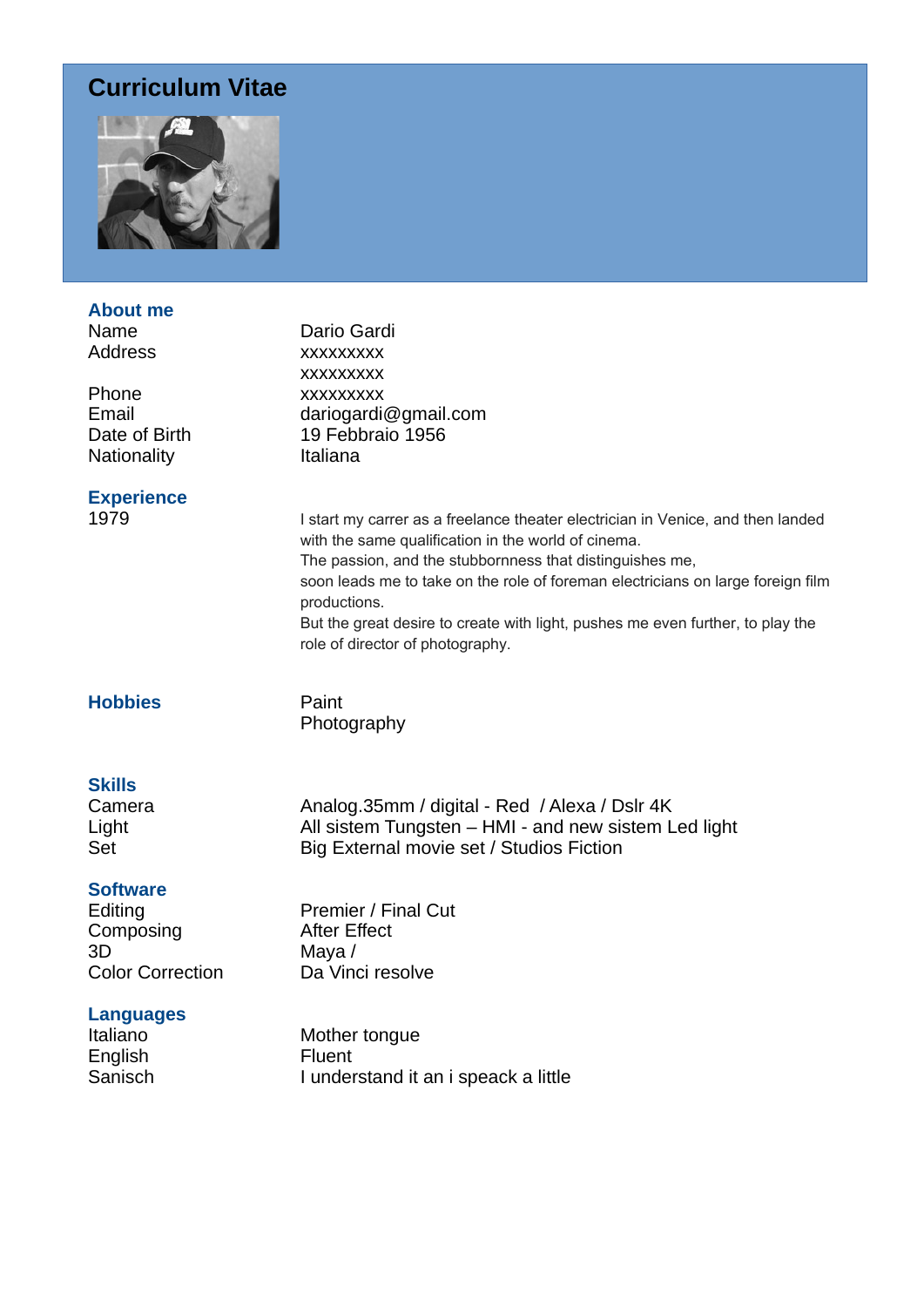| Year          | Project                                         | Role                  | <b>Director</b> | <b>Type</b> |
|---------------|-------------------------------------------------|-----------------------|-----------------|-------------|
|               |                                                 |                       |                 |             |
| 1979          | Il teatro del mondo                             | Electrician           | D. Ventimiglia  | Theater     |
| 1980          | Carnevale di venezia                            | Electrician           | M. Scaparro     | Event       |
| 1983          | Kandinsky (Moduli in viola)                     | Electrician           |                 | Theater     |
| 1984          | Sogno di una notte di mezza estate              | Electrician           | Lindsay Kamp    | Theater     |
| 1994          | Madonna (Like a Virgin)                         | Electrician (IT)      |                 | Videoclip   |
| 1989          | Pink Floyd (Live in Venice)                     | Electrician (IT)      | Varius          | Event       |
| 1989          | <b>Museum Natural History</b>                   | Gaffer                | G. Cerasuolo    | Documentary |
| 1989          | La corsa di primavera                           | Electrician           | Gi. Campiotti   | Movie       |
| 1990          | Itinerari                                       | Electrician           |                 | Documentary |
| 1991          | Until the end of the world                      | Electrician (IT)      | W. Wenders      | Movie       |
| 1991          | I Celti                                         | Electrician           |                 | Documentary |
| 1991/96       | Tour Teatro All'avogaria Argentina / Costa Rica | <b>Light Designer</b> | G. Morassi      | Theater     |
| 1992          | Blame it on a bell boy                          | Gaffer (IT)           | M. Herman       | Movie       |
| 1992          | Le retur de Casanova                            | Gaffer (IT)           | E. Niemans      | Movie       |
| 1992          | Progetto Kafka                                  | D.O.P                 | S. Rubino       | Documentary |
| 1992          | Annie lennox (Wy)                               | Gaffer (IT)           |                 | Videoclip   |
| 1993          | La prossima volta il fuoco                      | Electrician           | F. Carpi        | Movie       |
| 1993          | Mutch ado abouth nothing                        | Electrician (IT)      | K. Branagh      | Movie       |
| 1994          | <b>Strix</b>                                    | <b>Light Designer</b> | G. Pastega      | Theater     |
| 1994          | Il Mose                                         | Gaffer                | G.Cerasuolo     | Documentary |
| 1994          | Maranello Rosso                                 | Gaffer                | G. Cerasuolo    | Documentary |
| 1994          | I Traci                                         | Gaffer                |                 | Documentary |
| 1994          | Only you                                        | Electrician (IT)      | N. Jewison      | Movie       |
| 1995          | CarringhtonGaffer                               | Gaffer (IT)           | C. hampton      | Movie       |
| 1995          | Pousse cafe (Shot in Tampa Florida)             | Gaffer (US)           | S. Winter       | Movie       |
| 1995/96       | <b>BBC Sister Wendy</b>                         | Gaffer                | Varius          | Documentary |
| 1995          | Channel 4 The music in the world                | Gaffer                |                 | Documentary |
| 1996          | Anna Oz                                         | Gaffer (IT)           | E. Rochant      | Movie       |
| 1996          | In Love and War                                 | Electrician (IT)      | R. Attenborough | Movie       |
| 1996          | The english Patient                             | Electrician (IT)      | A. Minghella    | Movie       |
| 1996          | I Greci                                         | Gaffer                |                 | Documentary |
| 1997          | Witch way love                                  | Gaffer (IT)           | R. Manzor       | Movie       |
| 1997          | La Terza Luna                                   | Gaffer                | M. Bellinelli   | Movie       |
| 1997          | Wings of the dove                               | Gaffer (IT)           | lan Softley     | Movie       |
| 1997          | Festival the nations (La France)                | D.O.P                 |                 | Direct TV   |
| 1997          | Leonardo                                        | Gaffer                | Allan King      | Documentary |
| 1998          | Hasard ou coincidance                           | Gaffer (IT)           | C.Lelouch       | Movie       |
| 1998          | The honest courtisan                            | Electrician           | M.Herskovitz    | Movie       |
| 1998          | Vacaina                                         | D.O.P                 | G. Giusto       | Short Movie |
| 1998          | Ebraic cemetary                                 | D.O.P                 | Gi. Marangoni   | Documentary |
| 1998          | Telecom                                         | Gaffer                | G. Cerasuolo    | Documentary |
| 1998/99/00/01 | Tele+ Venice film Festival                      | D.O.P (studio)        | Various         | Direct tv   |